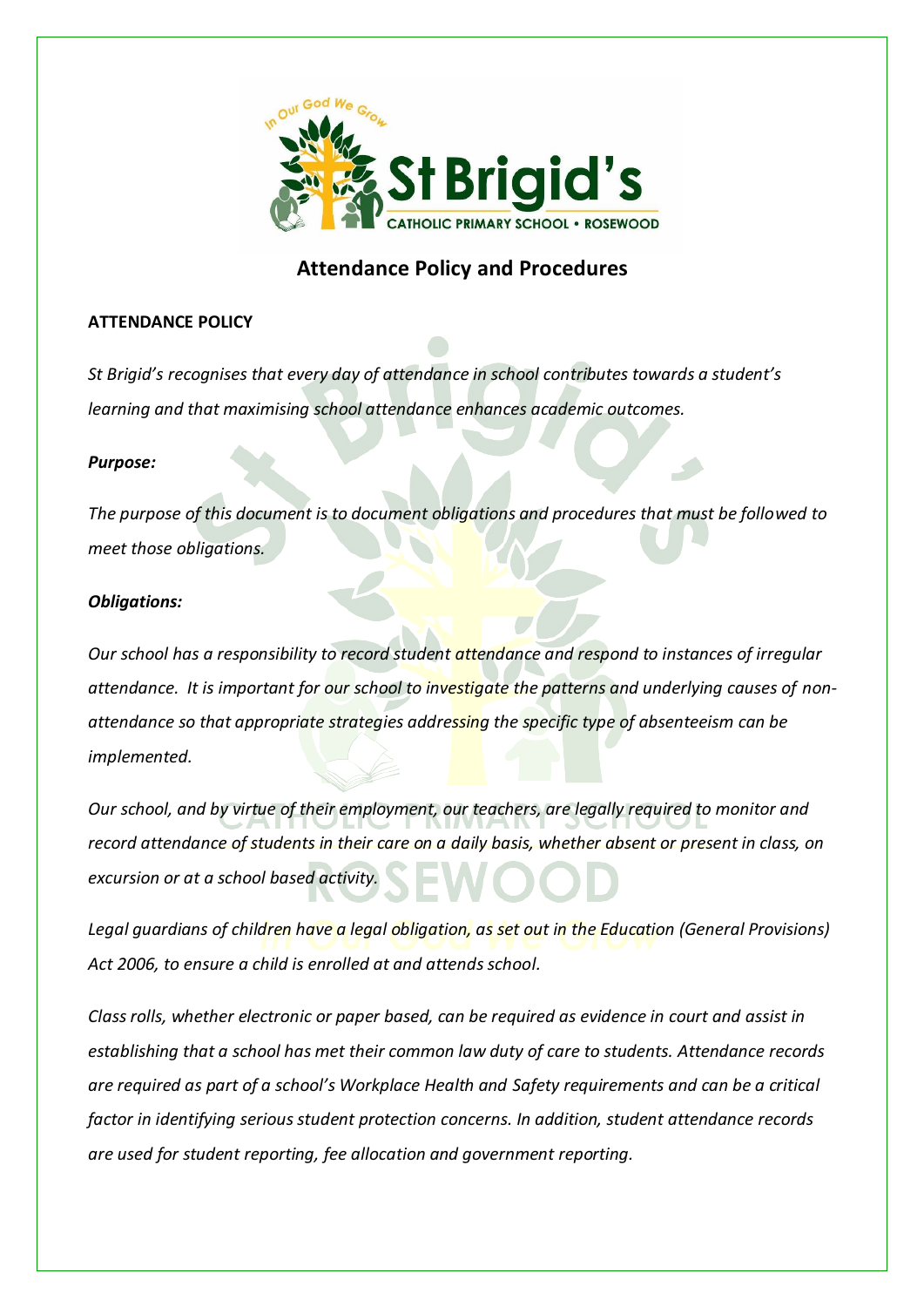#### **ATTENDANCE PROCEDURES**

| <b>Attendance Marking</b> | <b>Attendance Marking</b>                                                                                                                                                                                                              |
|---------------------------|----------------------------------------------------------------------------------------------------------------------------------------------------------------------------------------------------------------------------------------|
|                           | Rolls must be marked twice a day:                                                                                                                                                                                                      |
|                           | AM rolls by 9.00am                                                                                                                                                                                                                     |
|                           | PM rolls after second break and by 2.00pm                                                                                                                                                                                              |
|                           | Rolls will be checked by the APRE by 9.15am and 2:30pm each day. A phone call will be made<br>to teachers if their rolls are not marked. If rolls are frequently not marked this information<br>will be passed to School Principal.    |
|                           | School Leadership will be advised of unmarked and incorrectly marked rolls. Incorrectly<br>marked rolls will be corrected by the teacher responsible for the class.                                                                    |
| <b>Present Categories</b> | <b>Present Categories</b>                                                                                                                                                                                                              |
|                           |                                                                                                                                                                                                                                        |
|                           | Students who are:                                                                                                                                                                                                                      |
|                           | in Class will be marked 'Present - In Class'                                                                                                                                                                                           |
|                           | with Counsellors will be marked as 'Present - In-School Appointment'                                                                                                                                                                   |
|                           | participating in activities (excursion; camps etc.) will be marked accordingly by the<br>teacher responsible for the activity                                                                                                          |
|                           | These attendance categories must not be changed, unless the student is present in class and<br>then the category should be changed to 'Present - In Class'.                                                                            |
|                           |                                                                                                                                                                                                                                        |
| <b>Absent Categories</b>  | <b>Absent Categories</b>                                                                                                                                                                                                               |
|                           | Students who are:                                                                                                                                                                                                                      |
|                           | not in class, and notification has not been received from a Legal Guardian, will be<br>marked 'Absent - Unexplained'                                                                                                                   |
|                           | not in class and notification has been received from a Legal Guardian advising the<br>student is unwell, will be marked 'Absent - Illness'. Other absence reasons will be<br>marked accordingly e.g. 'Appointment', 'Personal/Family'. |
|                           | When marking the roll, if teachers have received written information from Legal Guardians<br>regarding a student's absence from school, they should enter the details into a log in<br>eMinerva.                                       |
|                           | If Legal Guardians have informed the school office of the absence the school officer will<br>enter these details into a log in eMinerva.                                                                                               |
|                           | Class teachers should enter any information regarding future planned absences of students<br>by entering a Notified Absence into e-Minerva.                                                                                            |
|                           | Students will only be marked as 'Absent - Not Required to Attend', 'Absent - Truant' or<br>'Absent - Internal Suspension' upon instruction from School Leadership.                                                                     |
|                           |                                                                                                                                                                                                                                        |
|                           |                                                                                                                                                                                                                                        |
|                           |                                                                                                                                                                                                                                        |
|                           |                                                                                                                                                                                                                                        |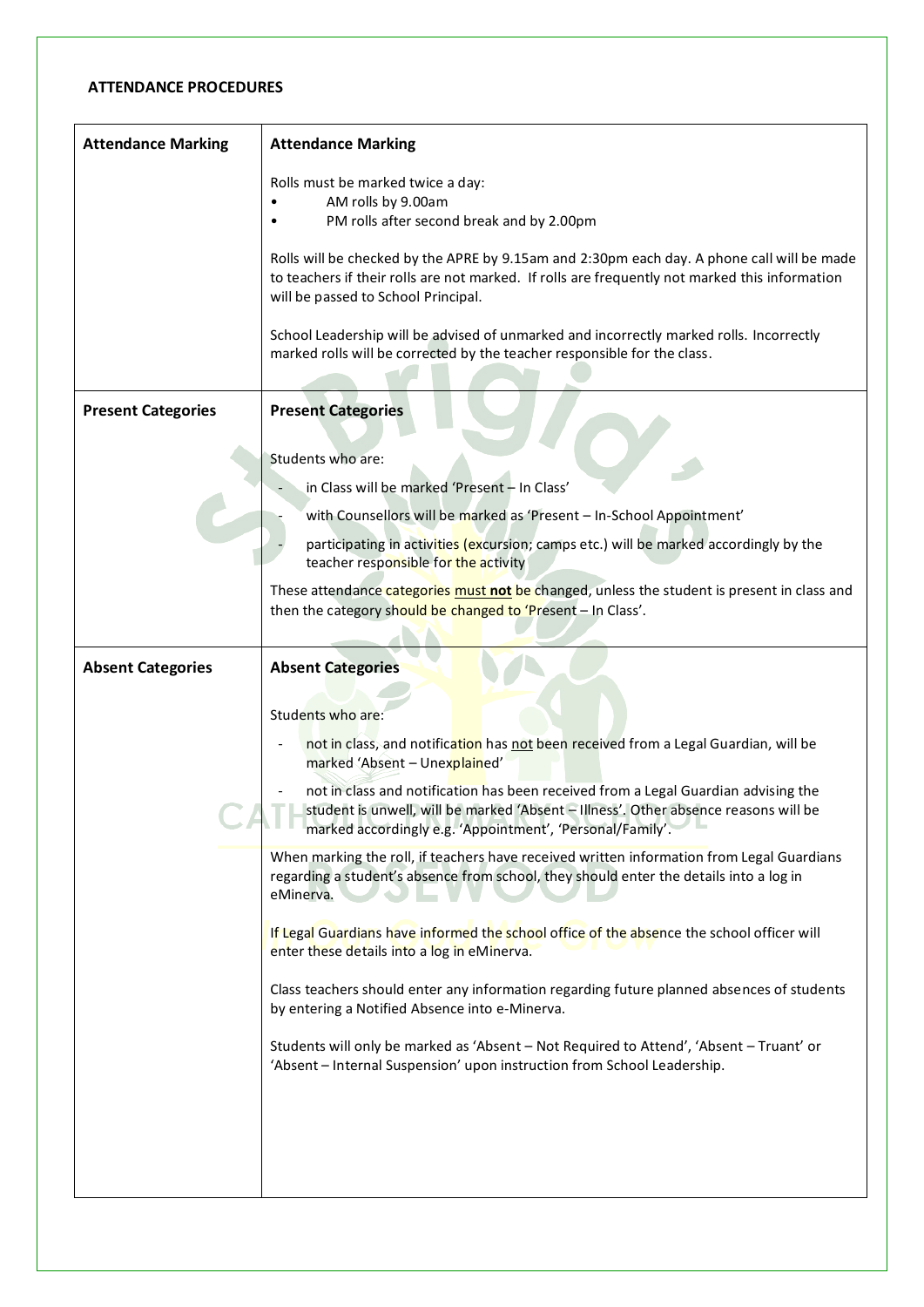| <b>Unexplained Absences</b>                     | <b>Unexplained Absences</b>                                                                                                                                                                                                                                                                                           |
|-------------------------------------------------|-----------------------------------------------------------------------------------------------------------------------------------------------------------------------------------------------------------------------------------------------------------------------------------------------------------------------|
|                                                 | An unexplained absence occurs when the student is not present at school and the Legal<br>Guardian does not contact the school.                                                                                                                                                                                        |
|                                                 | An SMS message will be sent to the Main Contact by approximately 9.30 am each day. Class<br>teachers will follow up any unexplained absences by making contact with the student's Legal<br>Guardians.                                                                                                                 |
|                                                 | Past unexplained absences are indicated by the red Unexplained Absence Alert icon on class<br>rolls. When class teachers receive written explanation of the absence from student's Legal<br>Guardians they must update the absence category in eMinerva and enter details in a log.                                   |
| <b>Late Arrivals</b>                            | <b>Late Arrivals</b>                                                                                                                                                                                                                                                                                                  |
|                                                 | A student is considered to have arrived late any time after the 8.20 am bell.                                                                                                                                                                                                                                         |
|                                                 | All students arriving late must be signed in by a Legal Guardian at the School office and will<br>be given a late slip. This slip needs to be presented to the teacher when arriving in class. If<br>they do not have a late slip they are to be sent to the School office to sign in.                                |
|                                                 | The late arrival information will be entered by office staff.                                                                                                                                                                                                                                                         |
|                                                 | School Office staff will contact the Legal Guardian of any student arriving late<br>unaccompanied.                                                                                                                                                                                                                    |
|                                                 | If teachers observe a student has made a habit of arriving late or is late for three consecutive<br>days, they will contact the student's Legal Guardian as per the policy for absentee students<br>in this document.                                                                                                 |
| <b>Early Departures</b>                         | <b>Early Departures</b>                                                                                                                                                                                                                                                                                               |
|                                                 | A student is considered to be leaving early any time before 2:50pm.                                                                                                                                                                                                                                                   |
|                                                 | As with Late Arrivals, all students leaving early must be signed out at the School Office by a                                                                                                                                                                                                                        |
|                                                 | Legal Guardian.<br><b>PRIMARY SCH</b>                                                                                                                                                                                                                                                                                 |
|                                                 | The early departure information will be entered by office staff.                                                                                                                                                                                                                                                      |
| <b>SMS Messages</b>                             | <b>SMS Messages</b>                                                                                                                                                                                                                                                                                                   |
|                                                 | Unexplained Absences: An SMS message will be sent to students' Main Contact at 9.30am<br>each day advising of any 'Unexplained' absences. Any incorrect messages caused by incorrect<br>roll-marking will be made known to the Principal. The teacher will follow up by telephoning<br>the student's Legal Guardians. |
| <b>Non-Marking of</b><br><b>Electronic Roll</b> | <b>Non-Marking of Electronic Roll</b><br>If the school computer system is offline, hard copies of all Class rolls will be provided by the<br>School Office. Once the system is online the teacher will mark the roll in eMinerva. This may<br>be done the next day if necessary.                                      |
|                                                 | In the event of an evacuation, hard copies of rolls will be taken to the evacuation area to be<br>marked by teachers. Teacher will advise the Evacuation coordinator of any unexplained<br>absentees. During a lockdown the roll will not be marked.                                                                  |